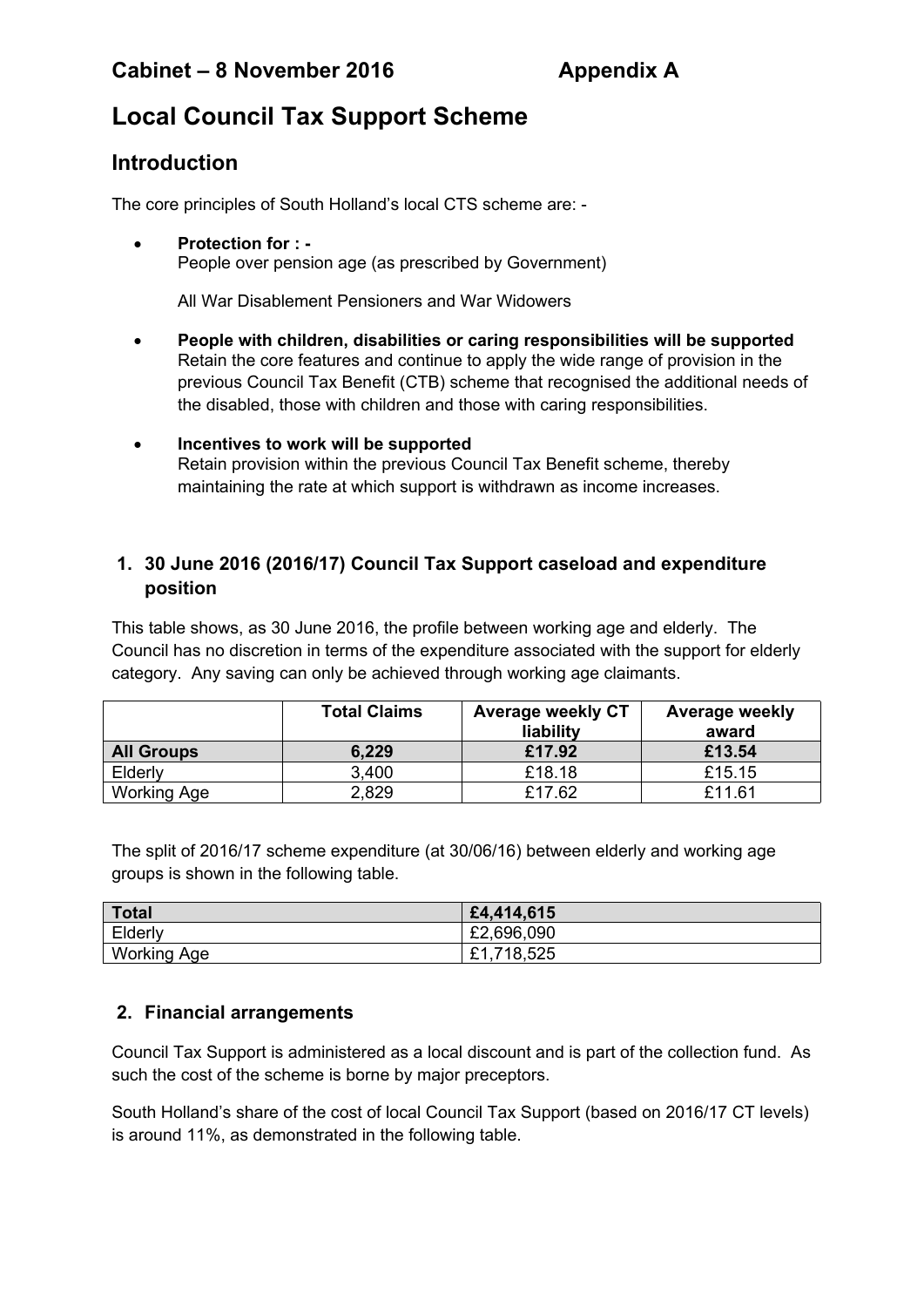| Council Tax 2016/17 Band D         |           | %'share' |  |  |
|------------------------------------|-----------|----------|--|--|
| <b>Lincolnshire County Council</b> | £1,128.83 | 75.75%   |  |  |
| South Holland District Council     | £159.84   | 10.73%   |  |  |
| Police and Crime Commissioner      | £201.51   | 13.52%   |  |  |
|                                    | £1,490.18 |          |  |  |

## **3. Options for South Holland's 2017/18 Council Tax Support scheme**

It is important that any changes considered for 2017/18 can be supported by current software functionality and this precludes any fundamental changes to the scheme for 2017/18.

There are a number of changes that are recommended that the Council make to the current scheme for working age claimants, which would not represent a radical review, but would allow a reduction in support costs against current expenditure.

These are listed below: -

Abolish second adult rebate.

The current scheme gives a reduction in Council tax up to 25% to a claimant whose income is too high to receive Council Tax support but who has other adults living in the household whose combined income is low.

#### **Recommendation: Rebate to be abolished**

Introduce a minimum weekly amount of CTS.

At the moment Council Tax Support is paid even if a person is only entitled to a few pence per week.

#### **Recommendation: Minimum weekly amount of £5 to be introduced**

• Change non-dependent deduction rates.

A 'non-dependant' is an adult living with a claimant but who is not dependent upon them, for example an adult son, daughter, mother, father or friend.

An increase in the amount of non-dependant deductions would mean those getting more money coming into the household would get less Council Tax Support.

#### **Recommendation: decrease the rebate by 10%**

• Restrict Council Tax to a particular band.

Currently there is no restriction on eligibility for Council Tax Support based on the band. If Council Tax Support was restricted, for example to Band C, then the maximum amount of support would be fixed at the level of Council Tax for a Band C; those in bands D, E, F, G, or H would only receive Council Tax Support based on Council Tax level for a band C property resulting in them having to pay a higher proportion of their Council Tax.

#### **Recommendation: Limit council tax support at Band C for properties in that band or above.**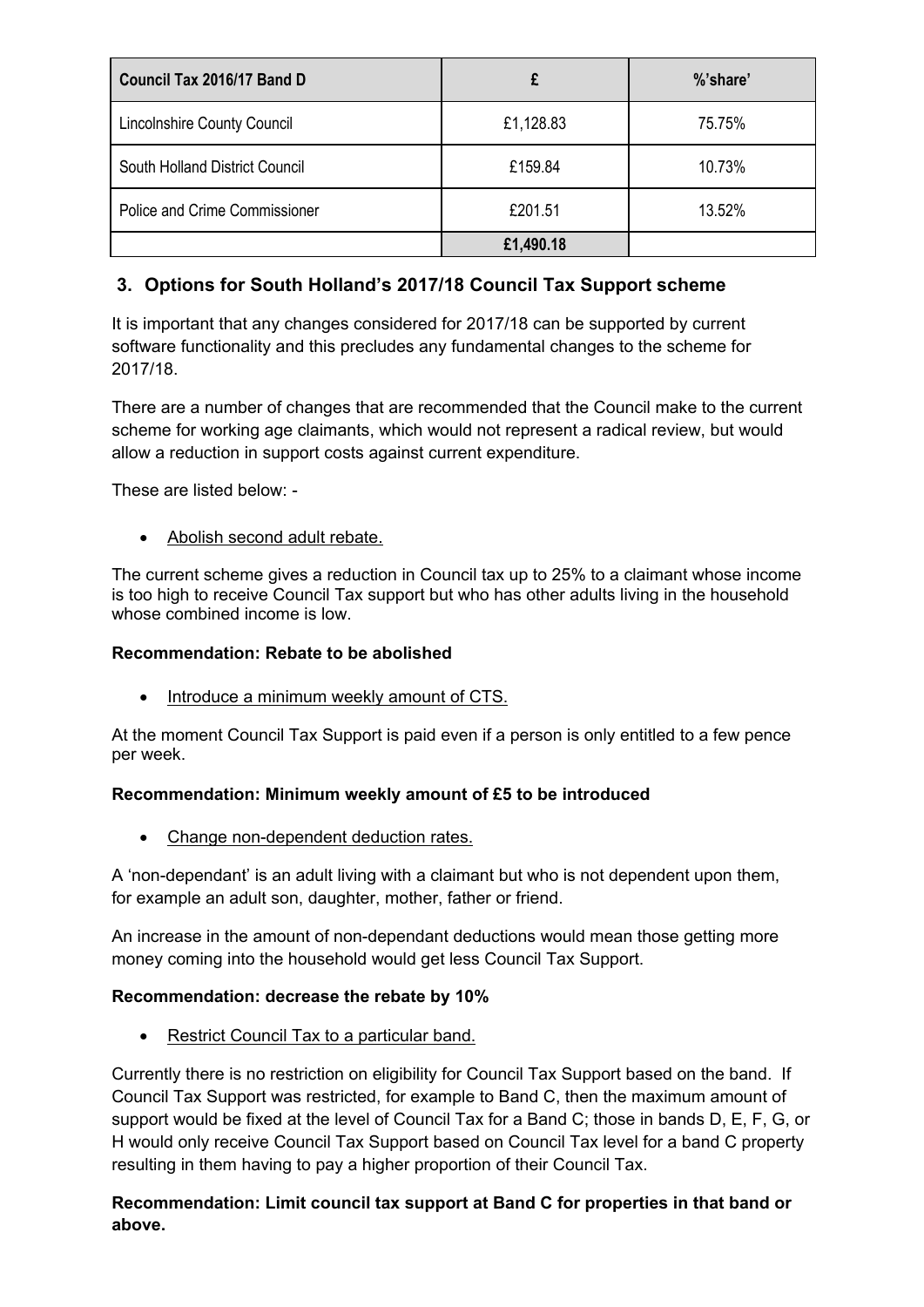• Review capital limits.

Currently claimants who have more than £16,000 in capital are not entitled to Council Tax Support. Capital can be in the form of land, property, stocks, shares, premium bonds, money held in banks etc. If the capital limit was reduced this would mean some claimants might no longer be eligible for Council Tax Support.

#### **Recommendation: lower the capital limit to £8,000**

• Change the lower capital threshold

Currently capital up to £6,000 can be disregarded for the calculation of Council Tax Support. A reduction to this threshold would mean more claimants with savings would have to pay more towards their Council Tax.

#### **Recommendation: Lower the capital threshold to £3,000**

• Limit backdating

Currently 3 months, this could be limited to 1 month in line with the governments change in 2016/17 for Housing Benefit.

#### **Recommendation: Limit backdating of award to 1 month**

• Remove family premium for new CTS applications.

A family premium is currently awarded on all claims which include children. From May 2016 the government removed this premium from Housing Benefit for all new claims made or babies born.

#### **Recommendation: Remove family premium for new applications from 1 st April 2017**

• Reduce the maximum amount of CTS

Currently working age claimants can get up to 75% support.

#### **Recommendation: Change the maximum discount level to 70% for all claimants**

• No change

#### **Not Recommended**

Agreed changes will be subject to  $a$   $3 - 4$  week consultation period which would run from early November 2016. Recommendations to Cabinet will be presented on 10<sup>th</sup> January 2017 and will be subject to final approval by council on the 18<sup>th</sup> January 2017. The revised scheme must be approved by the end of January 2017 in order to conform to regulations.